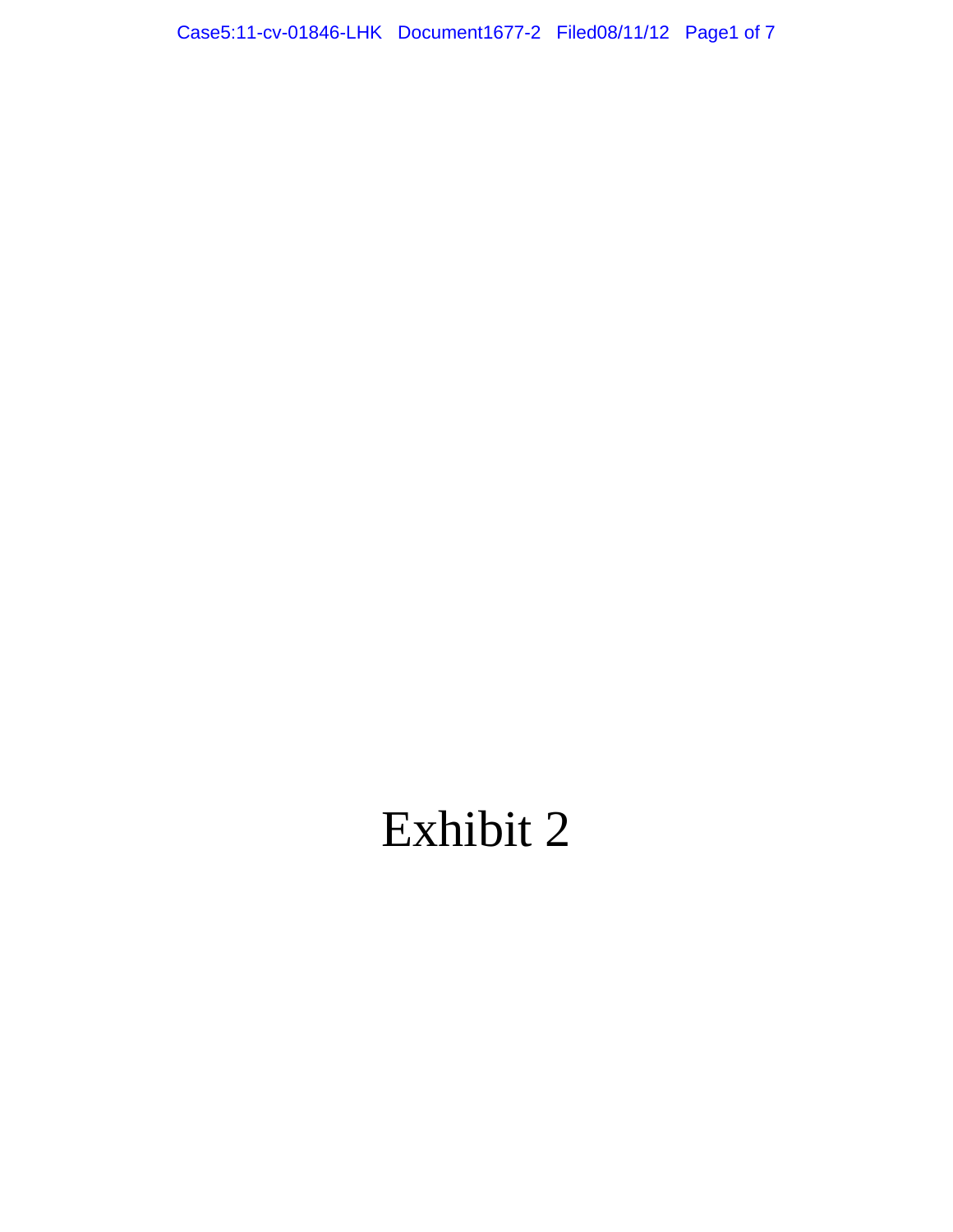| From:               | Hung, Richard S. J.                                                                  |
|---------------------|--------------------------------------------------------------------------------------|
| Sent:               | Wednesday, July 11, 2012 11:26 AM                                                    |
| To:                 | Adam Cashman                                                                         |
| Cc:                 | AppleMoFo; WH Apple Samsung NDCal Service; Samsung v. Apple                          |
| Subject:            | RE: Apple v. Samsung (N.D. Cal.) - Apple's Motion to Strike and Judge Grewal's Order |
| <b>Attachments:</b> | DRAFT Stip re KR30-0452985.doc                                                       |

#### Adam,

We do not intend to re-litigate the parties' motions to strike portions of each party's expert reports through your attempts at "clarification" via e-mail. As we stated previously, Apple is operating under Judge Grewal's guidance that his order accepted each party's factual assertions. We continue to disagree with numerous factual representations in Samsung's motion to strike, but both parties' motions have been decided.

As a courtesy to Samsung, we agree to withdraw our objection to the portions of Mr. Sherman's expert report that refer to the KR'985 patent for purposes of invalidity. We do so because the KR'985 patent was attached to Mr. Sherman's preliminary injunction declaration, even though it was misidentified in the declaration itself. This agreement applies only to the KR'985 patent and does not extend to Mr. Sherman's opinions on any other references. Nor does the agreement extend to the use of the KR'985 patent for purposes of non-infringement in Mr. Anders report. Please refer to Apple's motion for the separate reasons why Mr. Anders's non-infringement opinions have been stricken. For those same separate reasons, discussion of the TC1000 and 1994 Fidler tablet have also been stricken from Mr. Anders report.

We therefore cannot agree to your "basic" stipulation, which intentionally overreaches and is overbroad. Attached please find a redlined stipulation reflecting Apple's position.

#### Rich

Richard S.J. Hung Morrison & Foerster LLP rhung@mofo.com (415) 268-7602

**From:** Adam Cashman [mailto:adamcashman@quinnemanuel.com] **Sent:** Wednesday, July 11, 2012 11:12 AM **To:** Hung, Richard S. J. **Cc:** AppleMoFo; 'WH Apple Samsung NDCal Service'; Samsung v. Apple **Subject:** RE: Apple v. Samsung (N.D. Cal.) - Apple's Motion to Strike and Judge Grewal's Order

Rich:

Could you please provide Apple's sign‐off (or alternatively, any suggested comments) on the attached stipulation as soon as possible? Given that the parties have already agreed that the KR'985 reference should not have been excluded, finalizing this basic stipulation memorializing that agreement should not be too difficult.

Regards,

Adam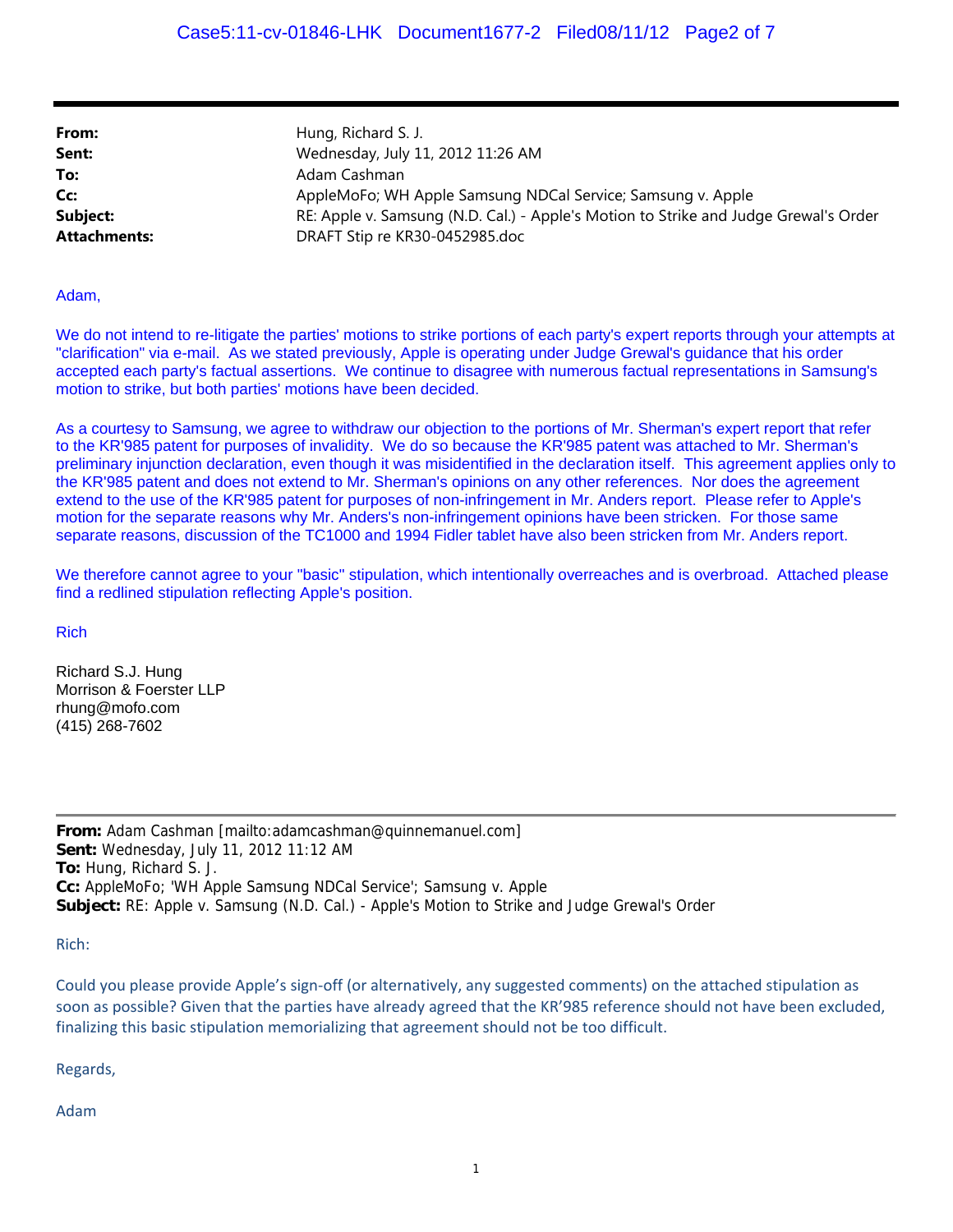**From:** Adam Cashman **Sent:** Monday, July 09, 2012 8:01 PM **To:** Thomas Watson; Hung, Richard S. J. **Cc:** AppleMoFo; WH Apple Samsung NDCal Service; Samsung v. Apple **Subject:** RE: Apple v. Samsung (N.D. Cal.) - Apple's Motion to Strike and Judge Grewal's Order

Rich:

Attached please find a draft stipulation memorializing the parties' agreement with respect to the KR'985 reference. We ask that you please return an executed copy to us or provide any comments you may have by tomorrow evening.

Regards,

Adam

**Adam S. Cashman**| **Quinn Emanuel Urquhart & Sullivan, LLP** | 50 California St, 22nd Floor San Francisco, CA 94111 Direct: +1.415.875.6384| Main Phone: +1.415.875.6600| Main Fax: +1.415.875.6700| E-mail: adamcashman@quinnemanuel.com

**From:** Thomas Watson **Sent:** Friday, July 06, 2012 6:59 PM **To:** Hung, Richard S. J. **Cc:** AppleMoFo; WH Apple Samsung NDCal Service; Samsung v. Apple **Subject:** RE: Apple v. Samsung (N.D. Cal.) - Apple's Motion to Strike and Judge Grewal's Order

Rich:

We will prepare a draft stipulation clarifying that KR 30-0452985 was erroneously included in Apple's proposed order.

Although you note that Apple did not seek to strike the Compaq TC1000 and Fidler 1994 Tablet references, Mr. Anders's non‐infringement opinions based on those references were highlighted in the report Apple submitted to the Court. Given Apple's unqualified representations in its opening and reply briefs that it did not to seek to strike prior art references and opinions that were disclosed by Samsung at the preliminary injunction stage, s*ee* Motion at 15‐16 & n. 6; *id.* at 20; Reply Br. at 11., Mr. Anders's non-infringement opinions regarding TC1000 and the Fidler 1994 Tablet references should not have been included in Apple's motion. With respect to the remaining references and opinions, Apple may not recast its prior representations to the Court as only relating to prior art references and non‐infringement opinions that Apple believes were "adequately" discussed in the preliminary injunction proceedings. Those references and opinions therefore should not have been within the scope of Judge Grewal's order based on Apple's unqualified representations, and it is improper for Apple to suggest otherwise given its clear representations to the contrary in the moving papers.

Tom Watson

**Thomas R. Watson** | Quinn Emanuel Urquhart & Sullivan, LLP | Office: +1.650.801.5017

**From:** Hung, Richard S. J. [mailto:RHung@mofo.com] **Sent:** Thursday, July 05, 2012 10:00 AM **To:** Thomas Watson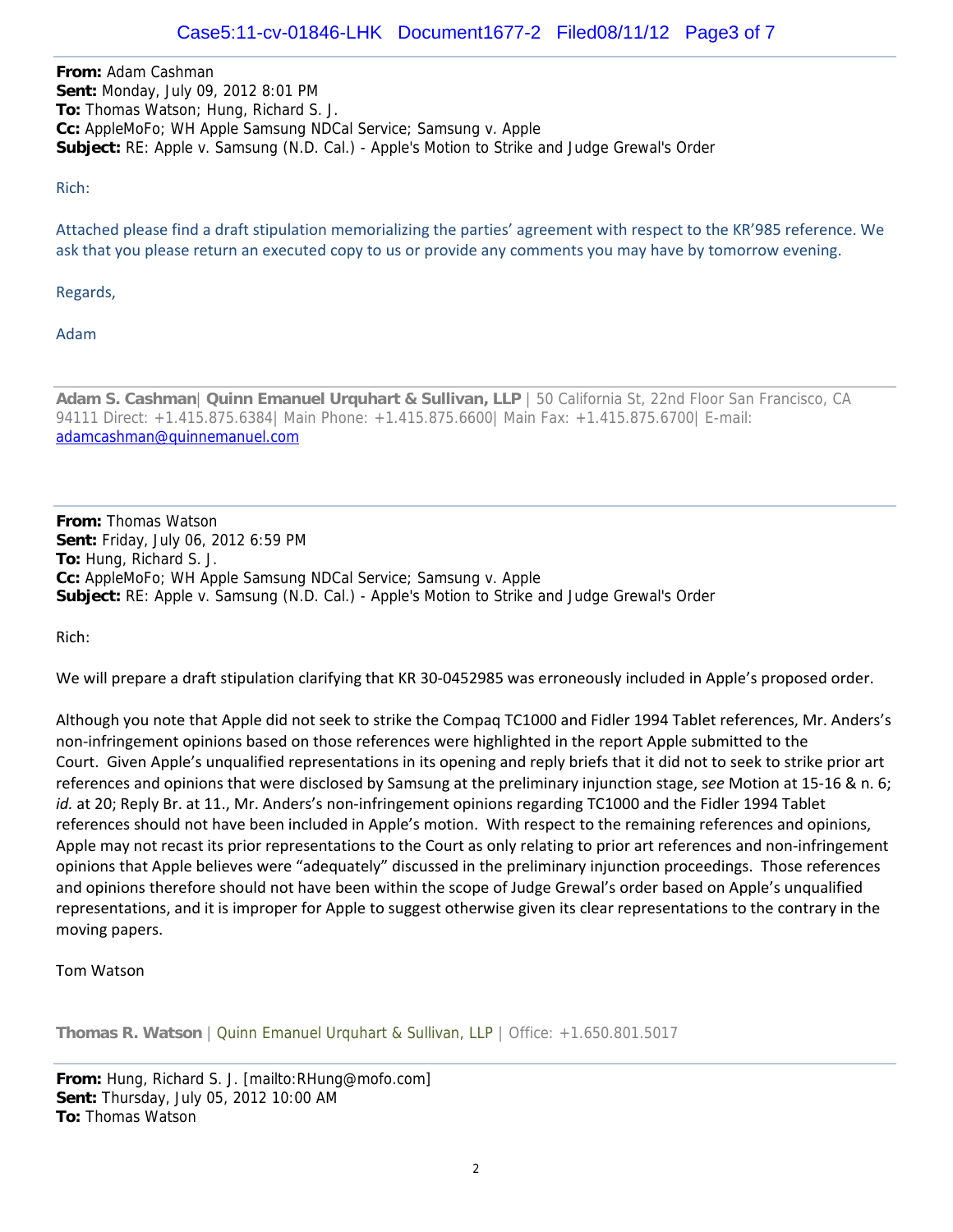**Cc:** AppleMoFo; WH Apple Samsung NDCal Service; Samsung v. Apple **Subject:** RE: Apple v. Samsung (N.D. Cal.) - Apple's Motion to Strike and Judge Grewal's Order

Tom,

Thanks for your patience. To respond:

Judge Grewal indicated that he accepted Apple's factual assertions in issuing his order. For this reason, we do not believe that Samsung's intended challenges will be well taken. Nevertheless, in the interests of meeting and conferring about Samsung's expected challenges, we provide the following thoughts in response to the two categories that you list below.

**Prior art references:** We are confused by your questions concerning the TC1000 and the 1994 Fidler Tablet. Neither appeared in our proposed order or the highlighted passages of Mr. Sherman's report, as filed with our motion. Please clarify the reason(s) for your inquiry.

As for the KR30-0452985 patent, it appeared on our list of references for striking because it was not mentioned in Mr. Sherman's declaration . As you note, however, the reference was attached to his declaration. In light of this, and because the corresponding application was discussed in the declaration, we agree that this patent need not be stricken.

As for the remaining references, they were not adequately disclosed in Mr. Sherman's preliminary injunction declaration or Samsung's hearing slide deck. They thus were appropriately stricken.

**Non-infringement opinions:** Based on our re-review, we believe that we correctly highlighted the unsupported portions of Mr. Anders's expert report (which was attached to Apple's motion). Your e-mail points to portions of Mr. Sherman's preliminary injunction declaration that, at best, disclose only general, non-specific, and conclusory noninfringement positions. So that we can understand Samsung's views and, if necessary, present our own, please identify the alleged errors in our highlighting of Mr. Anders's report with specificity. Please also explain where and how Mr. Sherman's earlier declaration adequately disclosed Samsung's theories with specificity, by reference to the paragraphs and sentences for each allegedly disclosed non-infringement theory.

Richard S.J. Hung Morrison & Foerster LLP rhung@mofo.com (415) 268-7602

**From:** Thomas Watson [mailto:tomwatson@quinnemanuel.com] **Sent:** Wednesday, July 04, 2012 10:41 AM **To:** Hung, Richard S. J. **Cc:** AppleMoFo; WH Apple Samsung NDCal Service; Samsung v. Apple **Subject:** RE: Apple v. Samsung (N.D. Cal.) - Apple's Motion to Strike and Judge Grewal's Order

Hi Rich,

When can we expect your return e-mail or letter? We need to know soon because we do not want to burden Judge Koh with challenges to portions of Judge Grewal's Order that are not subject to dispute between the parties.

## Tom Watson

**Thomas R. Watson** | Quinn Emanuel Urquhart & Sullivan, LLP | Office: +1.650.801.5017

**From:** Hung, Richard S. J. [mailto:RHung@mofo.com] **Sent:** Tuesday, July 03, 2012 3:47 PM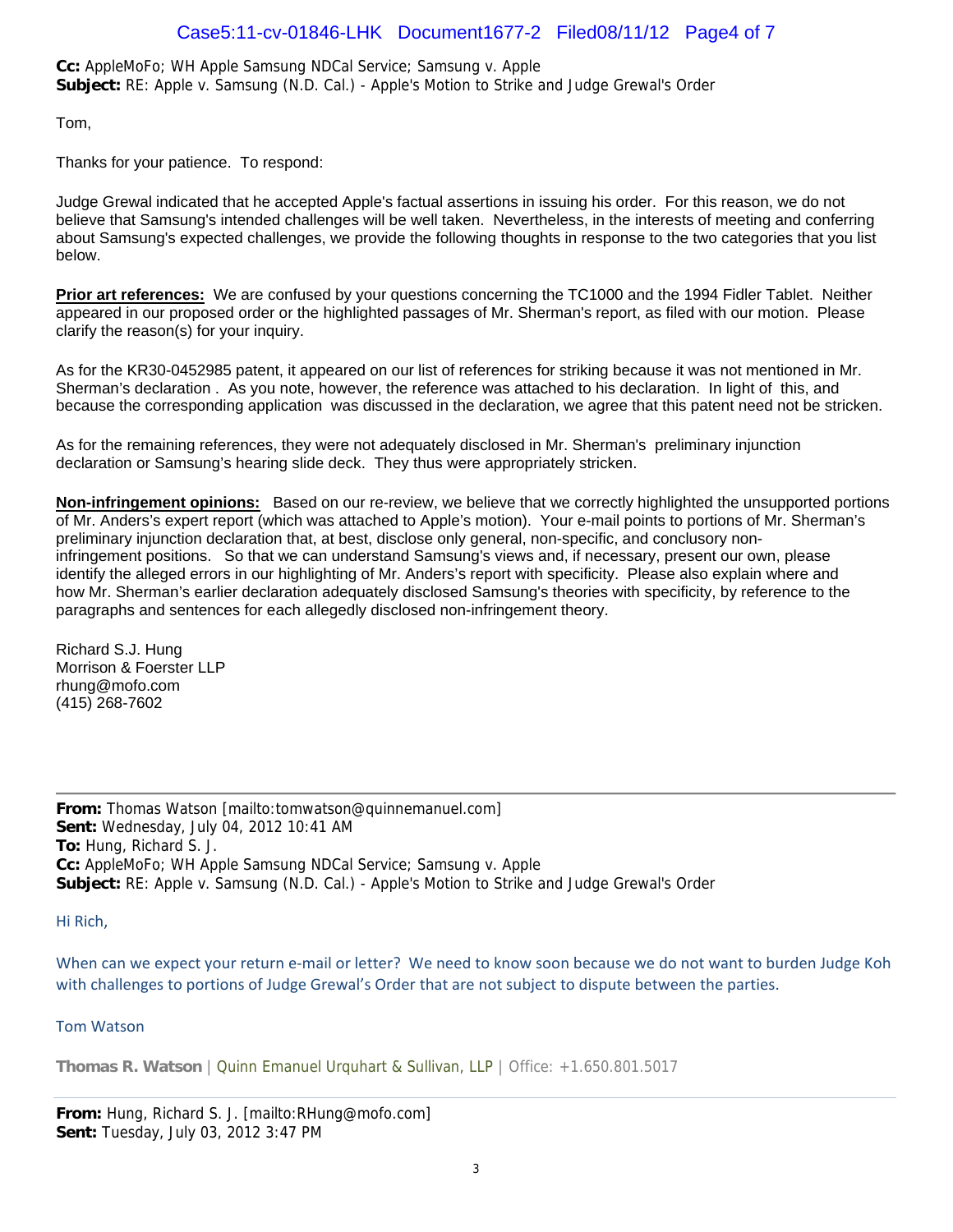## Case5:11-cv-01846-LHK Document1677-2 Filed08/11/12 Page5 of 7

**To:** Thomas Watson

**Cc:** AppleMoFo; WH Apple Samsung NDCal Service; Samsung v. Apple **Subject:** RE: Apple v. Samsung (N.D. Cal.) - Apple's Motion to Strike and Judge Grewal's Order

### Tom,

Unfortunately, four hours is not enough time for us to investigate and then respond regarding all of the issues that you raise below.

We are still investigating and intend to respond by return e-mail or letter.

Rich

Richard S.J. Hung Morrison & Foerster LLP rhung@mofo.com (415) 268-7602

**From:** Thomas Watson [mailto:tomwatson@quinnemanuel.com] **Sent:** Tuesday, July 03, 2012 3:33 PM **To:** Thomas Watson; Hung, Richard S. J. **Cc:** AppleMoFo; WH Apple Samsung NDCal Service; Samsung v. Apple **Subject:** RE: Apple v. Samsung (N.D. Cal.) - Apple's Motion to Strike and Judge Grewal's Order

Richard,

Following up on my email this morning below, can you please send us your response to the issue we raised?

Thank you,

Tom Watson

**Thomas R. Watson** | Quinn Emanuel Urquhart & Sullivan, LLP | Office: +1.650.801.5017

**From:** Thomas Watson **Sent:** Tuesday, July 03, 2012 9:49 AM **To:** Hung, Richard S. J. **Cc:** AppleMoFo; WH Apple Samsung NDCal Service; Samsung v. Apple **Subject:** Apple v. Samsung (N.D. Cal.) - Apple's Motion to Strike and Judge Grewal's Order

Dear Richard:

Apple represented in its Motion to Strike Portions of Samsung's Expert Reports that it did not seek to strike prior art references that were disclosed by Samsung at the preliminary injunction stage. *See* Motion at 15‐16 & n. 6 ("In connection with the preliminary injunction proceedings, Samsung submitted a declaration by Mr. Sherman dated August 22, 2011, and a PowerPoint presentation, both of which set forth various invalidity and non-infringement theories. Apple is not moving to strike the contentions set forth in those materials."). Apple also represented that "except for the non-infringement arguments disclosed by Samsung in connection with last fall's preliminary injunction hearing, Samsung seasonably disclosed none of the Lucente or Anders non-infringement arguments." *Id.* at 20. Apple reiterated in its reply brief (at 11) that "the invalidity and non-infringement theories in Samsung's preliminary injunction submissions met th[e] standard [of Rule 26(e)], so Apple did not move to exclude them." Contrary to its representations, however,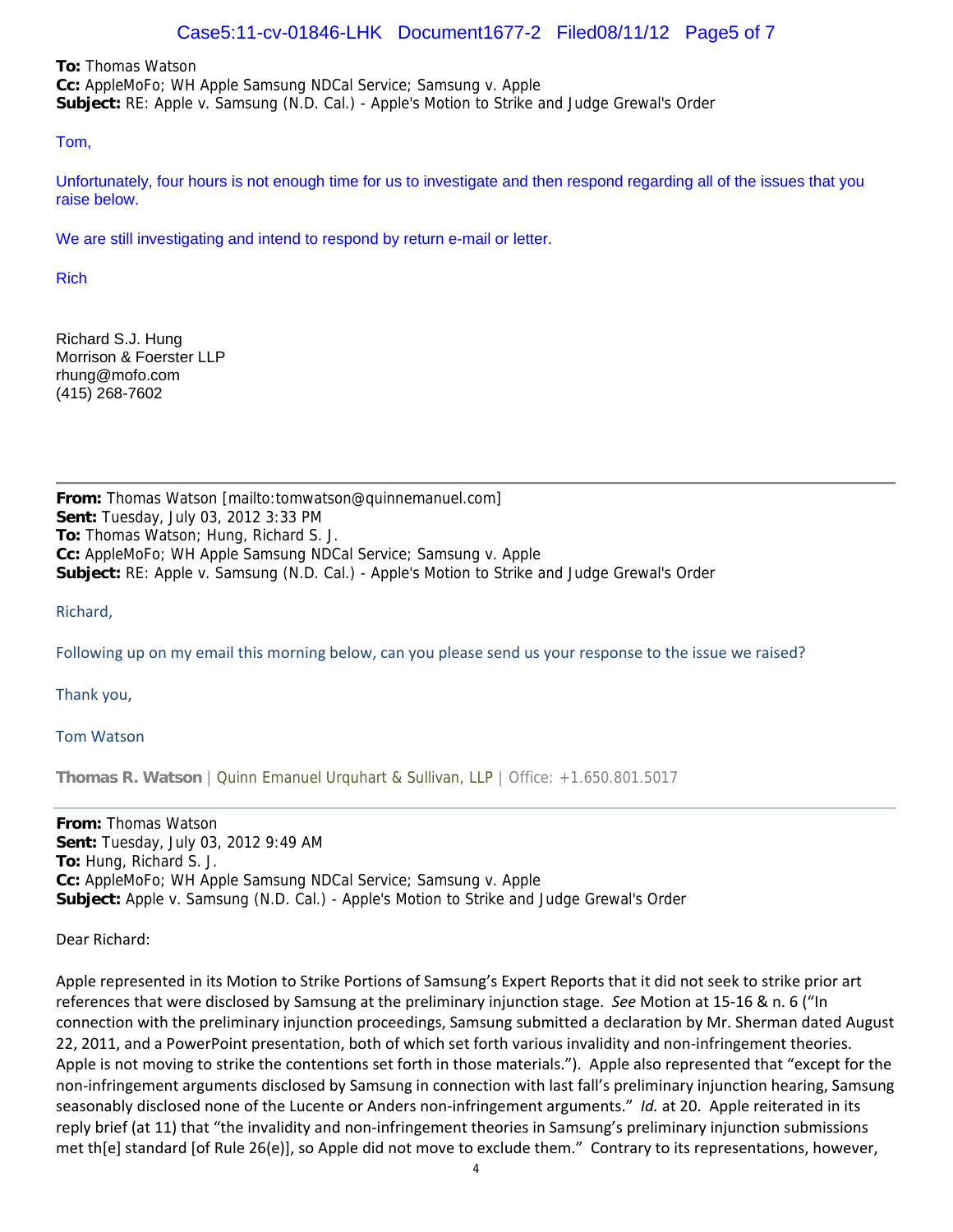# Case5:11-cv-01846-LHK Document1677-2 Filed08/11/12 Page6 of 7

Apple's proposed order encompassed prior art references and non-infringement theories that were unambiguously disclosed at the preliminary injunction stage, including the following:

## **Prior Art References**:

- Space Odyssey 2001 (August 23, 2011 Declaration of Sara Jenkins in Support of Samsung's Opposition to Apple's Motion For Preliminary Injunction ("Jenkins PI Decl."), Ex. D);
- "Tomorrow People" (Jenkins PI Decl., Ex. E);
- Samsung F700 (Jenkins PI Decl., Ex. H; *see also* Samsung's Opposition to Apple's Motion For Preliminary Injunction at 4, 14, 18, 45);
- KR30‐0452985 (August 23, 2011 Declaration of Itay Sherman in Support of Samsung's Opposition to Apple's Motion For Preliminary Injunction ("Sherman PI Decl."), Ex. EE);
- JP D1178470 (October 17, 2011 Declaration of Mark Tung In Support of Samsung's Notice of Lodging of Materials in Opposition to Apple's Motion for a Preliminary Injunction, Ex. I);
- 1994 Fidler Tablets (Sherman PI Decl. at ¶ 25, Ex. D; *see also* Declaration of Roger Fidler in Support of Samsung's Opposition to Apple's Motion For Preliminary Injunction, Dkt. No. 166 at ¶¶ 13‐15, Exs. I‐L);
- HP Compaq TC1000 (Sherman PI Declaration at ¶ 30, Exs. L-M);

## **Non‐Infringement Opinions**:

- For the D'677 and D'087 patents, opinions regarding the corners and corner radii; screen location and aspect ratio; speaker shape, location and size; presence, absence, and nature of buttons on the front surface; presence, absence and nature of other markings on the front surface; and the presence, absence and characteristics of a bezel (D'087 only) (*see* Sherman PI Decl. at ¶¶ 126‐183);
- For the D'889 patent, opinions regarding the shape of the front face, including width of borders and aspect ratio; edge and side profile; and shape and appearance of the back surface (*see* Sherman PI Decl. at ¶¶ 52‐81);

Given Apple's representations to the Court that its Motion did not seek to strike the foregoing references and opinions, we ask that you confirm by 2 p.m. today that these references and opinions are not subject to Judge Grewal's exclusion order. Apple's confirmation is necessary to avoid burdening Judge Koh with challenges to portions of Judge Grewal's Order that are not subject to dispute between the parties.

## Regards,

## Tom Watson

**Thomas Watson** Quinn Emanuel Urquhart & Sullivan, LLP

555 Twin Dolphin Drive, 5th Floor Redwood Shores CA, 94065 650-801-5017 Direct 650.801.5000 Main Office Number 650.801.5100 FAX tomwatson@quinnemanuel.com www.quinnemanuel.com

---------------------------------------------------------------------

NOTICE: The information contained in this e-mail message is intended only for the personal and confidential use of the recipient(s) named above. This message may be an attorney-client communication and/or work product and as such is privileged and confidential. If the reader of this message is not the intended recipient or agent responsible for delivering it to the intended recipient, you are hereby notified that you have received this document in error and that any review, dissemination, distribution, or copying of this message is strictly prohibited. If you have received this communication in error, please notify us immediately by e-mail, and delete the original message.

To ensure compliance with requirements imposed by the IRS, Morrison & Foerster LLP informs you that, if any